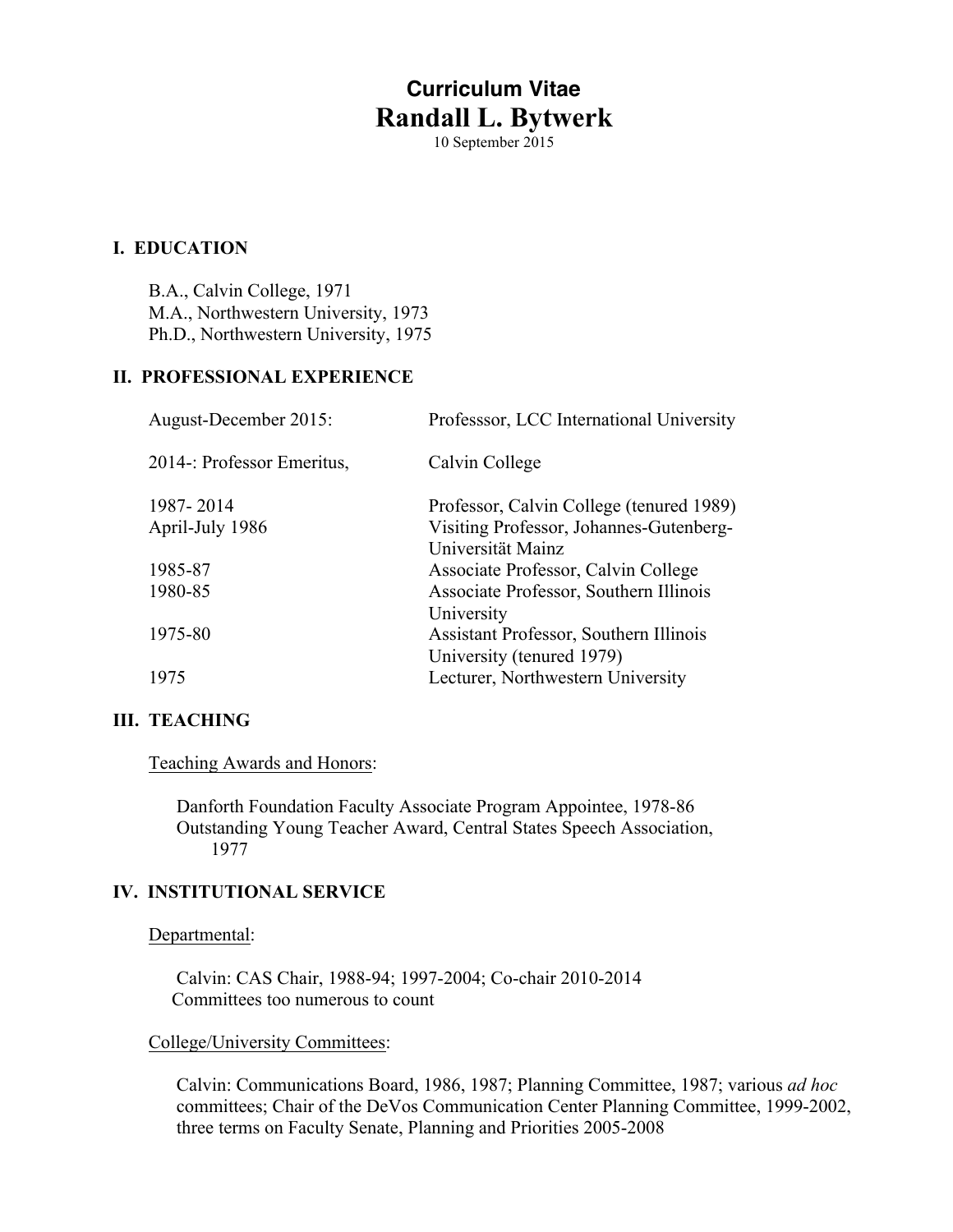SIU-C: Numerous committees

#### **V. PROFESSIONAL ACTIVITIES**

Professional Service (selected):

Member, Editorial Board, Baylor University Press series in Religion and Communication.

Member, Legislative Assembly, National Communication Association, 2001-2004

Occasional Referee for the *Quarterly Journal of Speech*, *Western Journal of Speech Communication*, *Journalism Quarterly*, *Critical Studies in Mass Communication*, *Southern Journal of Speech Communication*, *Rhetoric and Public Affairs*

## **VI. PUBLICATIONS**

#### **Books:**

*Landmark Speeches of National Socialism* (College Station, TX: Texas A & M University Press, 2008).

*Bending Spines: The Propagandas of Nazi Germany and the German Democratic Republic* (East Lansing: Michigan State University Press, 2004). French translation: *Machines à broyer les âmes: Allemagne totalitaire 1933-1989* (Paris: Klincksieck, 2011).

*Julius Streicher: The Man Who Persuaded a Nation to Hate Jews* (New York: Stein and Day, 1983). Reprinted by Dorset Press, New York, 1988. Revised edition published by Cooper Square Press, 2001.

#### **Chapters in Books:**

"The Great Battle of Dialectics and Rhetoric': Franklin Roosevelt and Adolf Hitler, 1937-1939," in Martin J. Medhurst, *Rhetorical History of the United States,* v. 8 (East Lansing: Michigan State University Press, in press).

"Propaganda," in *The Oxford Encyclopedia of the Modern World* (New York: Oxford University Press, 2008).

"Words as Weapons," in *Paper War: Nazi Propaganda in One Battle, on a Single Day, Cassino, Italy, May 11, 1944* (New York: Mark Batty Publisher, 2005).

"Julius Streicher" and "*Der Stürmer,*" entries in *Encyclopedia of Antisemitism, Anti-Jewish Prejudice and Persecution* (ABC-CLIO Press, 2005).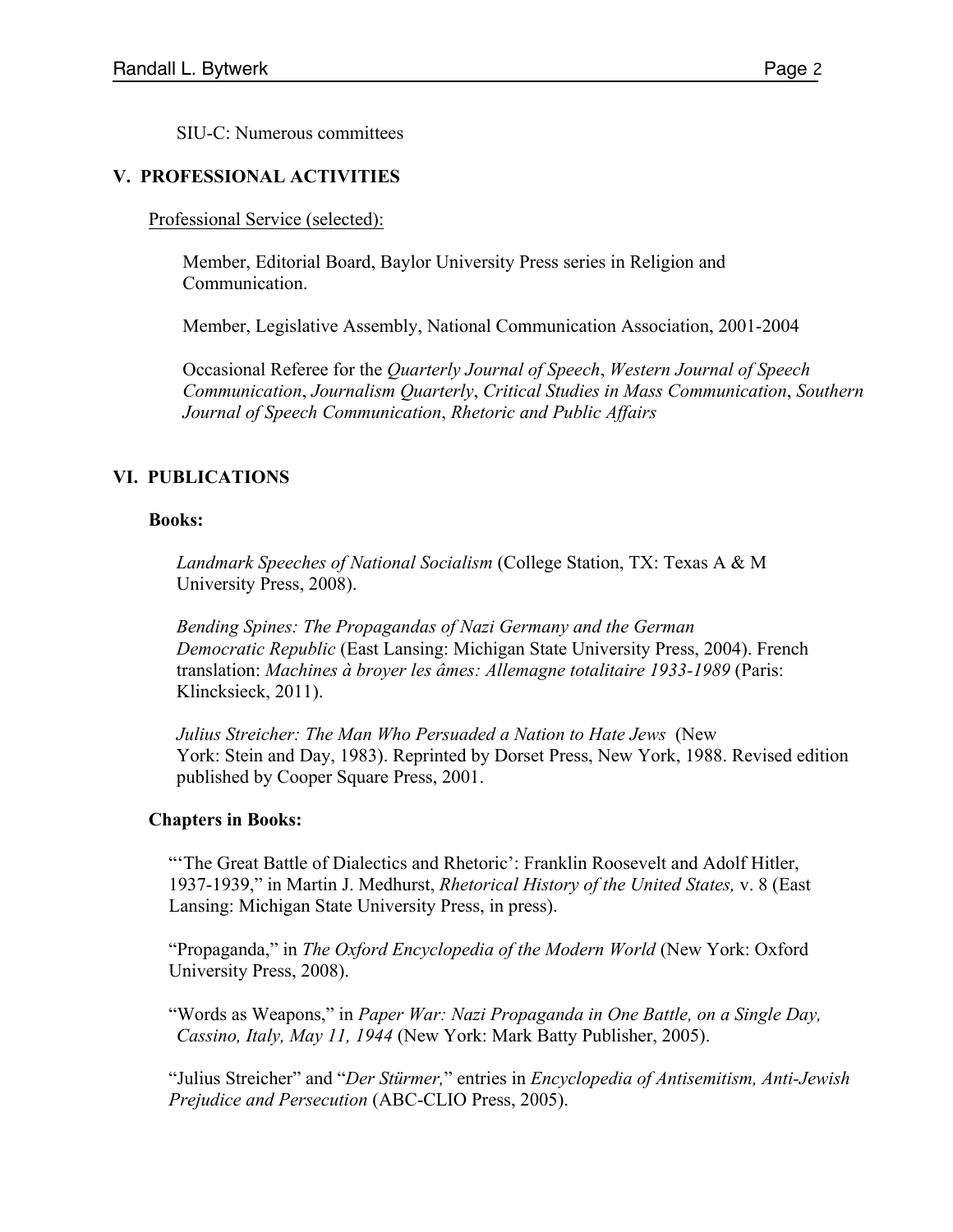"The Pleasures of Unanimity in the GDR," in *After the GDR: New Perspectives on Divided and Reunited Germany* (Amsterdam: Rodopi, 2001), pp. 109-124.

"Die nationalsozialistische Versammlungspraxis. Die Anfänge vor 1933," in Gerald Diesener and Rainer Gries, *Propaganda in Deutschland. Zur Geschichte der politischen Massenbeeinflussung im 20. Jahrhundert* (Darmstadt: Wissenschaftliche Buchgesellschaft, 1996).

"Western and Totalitarian Views of Propaganda," in *Propaganda: A Pluralistic Perspective* (New York: Praeger, 1989), pp. 37-48.

"Ronald Reagan's Eulogy of the *Challenger,*" in *Great Speeches for Criticism and Analysis*  (Greenwood, IN: Alistair Press, 1987).

"Fritz Reinhardt and the *Rednerschule der NSDAP*," in *Rhetorik: Ein internationales Jahrbuch,* Vol. 2 (Stuttgart: Frommann-Holzboog, 1981), pp. 7-18.

## **Articles in Professional Journals:**

"Believing in 'Inner Truth:' The *Protocols of the Elders of Zion* in Nazi Propaganda: 1933 – 1945," *Holocaust and Genocide Studies* 29 (2015), 212-229.

"Plausible Quotations and Reverse Credibility in Online Vernacular Communities," *ETC.: A Review of General Semantics* 69.2 (2012), 216-234 (with Quentin J. Schultze).

"Grassroots Propaganda in the Third Reich: The Reich Ring for National Socialist Propaganda and Public Enlightenment," *German Studies Review* 33 (2010), 93-118.

"The Argument for Genocide in Nazi Propaganda," *Quarterly Journal of Speech* 91 (2005), 37-62.

"A Calvinist and a Scholar," *Rhetoric & Public Affairs* 7 (2004), 461-468.

"The Failure of the Propaganda of the German Democratic Republic," *Quarterly Journal of Speech,* 84 (1999), 400-416.

"The Propagandas of Nazi Germany and the German Democratic Republic," *Communication Studies,* 49 (1998), 158-171.

"Is it Really that Simple? A Response to Goldhagen (and Newman)," *Rhetoric and Public Affairs,* 1 (1998), 425-433.

"The Dolt Laughs: Satirical Publications under Hitler and Honecker," *Journalism Quarterly,*  69 (1992), 1029-1038.

"The 'Just a Minute' Impromptu Exercise," *The Speech Communication Teacher,* V (Winter 1991), 3. Reprinted in Stephen E. Lucas, *Selections from The Speech Communication Teacher: 1986-1991* (McGraw-Hill, 1992), pp. 72-73.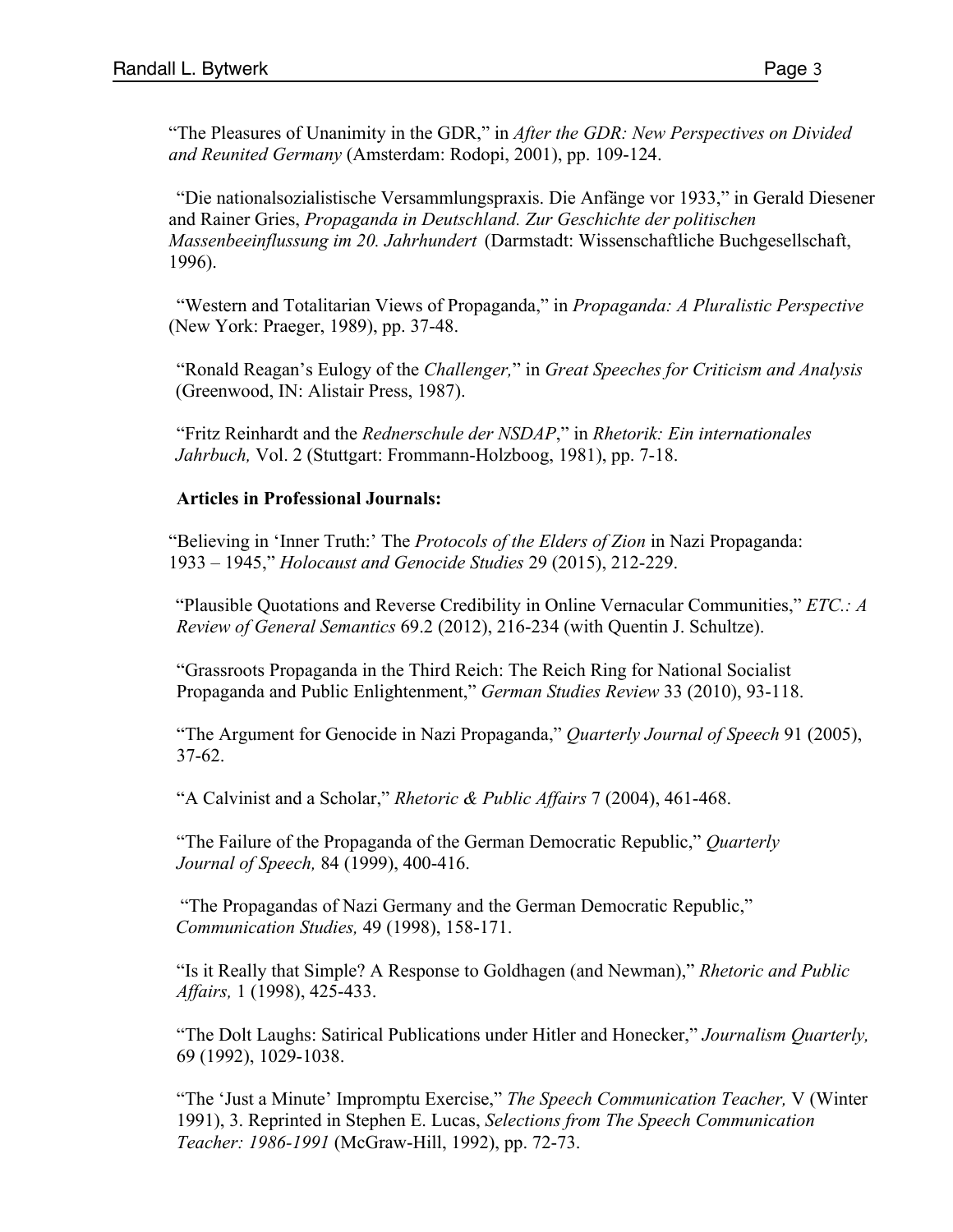"The Millionaire on the Beach: The Language of Get-Rich-Quick Plans," *Etc.: A Review of General Semantics,* 47 (1990), 239-250 (with Quentin J. Schultze).

"Official Satire in Propaganda: The Treatment of the United States in the GDR's *Eulenspiegel,*" *Central States Speech Journal*, 39 (1988), 304-314.

"Teaching Parliamentary Procedure in Group Communication," *The Speech Communication Teacher,* 2 (Winter 1988), 4-5.

"U.S. News Media Citations in *Neues Deutschland,*" *Journalism Quarterly,* 63 (1986), 170- 174 (with Stuart Bullion).

"Impromptu Speaking Exercises," *Communication Education,* 34 (1985), 148-149.

"Handling Unpleasant News in the East German Press," *Journalism Quarterly*, 62 (1985), 136-138.

"Fritz Reinhardt and the *Rednerschule der NSDAP*," *Quarterly Journal of Speech,* 67 (1981), 298-309.

"Rhetorical Aspects of Nazi Holidays," *Journal of Popular Culture,* 13 (1979), 239-247.

"The SST Controversy: A Case Study in the Rhetoric of Technology, *Central States Speech Journal,* 30 (1979), 187-198.

"*Und Ihr habt doch gesiegt:* Rhetorical Aspects of a Nazi Holiday," *Etc.: A Review of General Semantics,* 36 (1979), 134-146.

"The Early History of *Der Stürmer:* 1923-33," *Journalism History,* 5 (1978), 74-79.

"The Rhetoric of Defeat: Nazi Propaganda in 1945," *Central States Speech Journal,* 29 (1978), 44–52.

"Julius Streicher and *Der Stürmer*," *Wiener Library Bulletin,* 29 (1976), 47-55.

"Rhetorical Aspects of the Nazi Meeting: 1926-1933," *Quarterly Journal of Speech,* 61 (1975), 307-318.

# **Web Site:**

German Propaganda Archive (http://research.calvin.edu/german-propaganda-archive/)

A major collection of translations of propaganda material from the Nazi and East German eras. It includes over 500 translations.